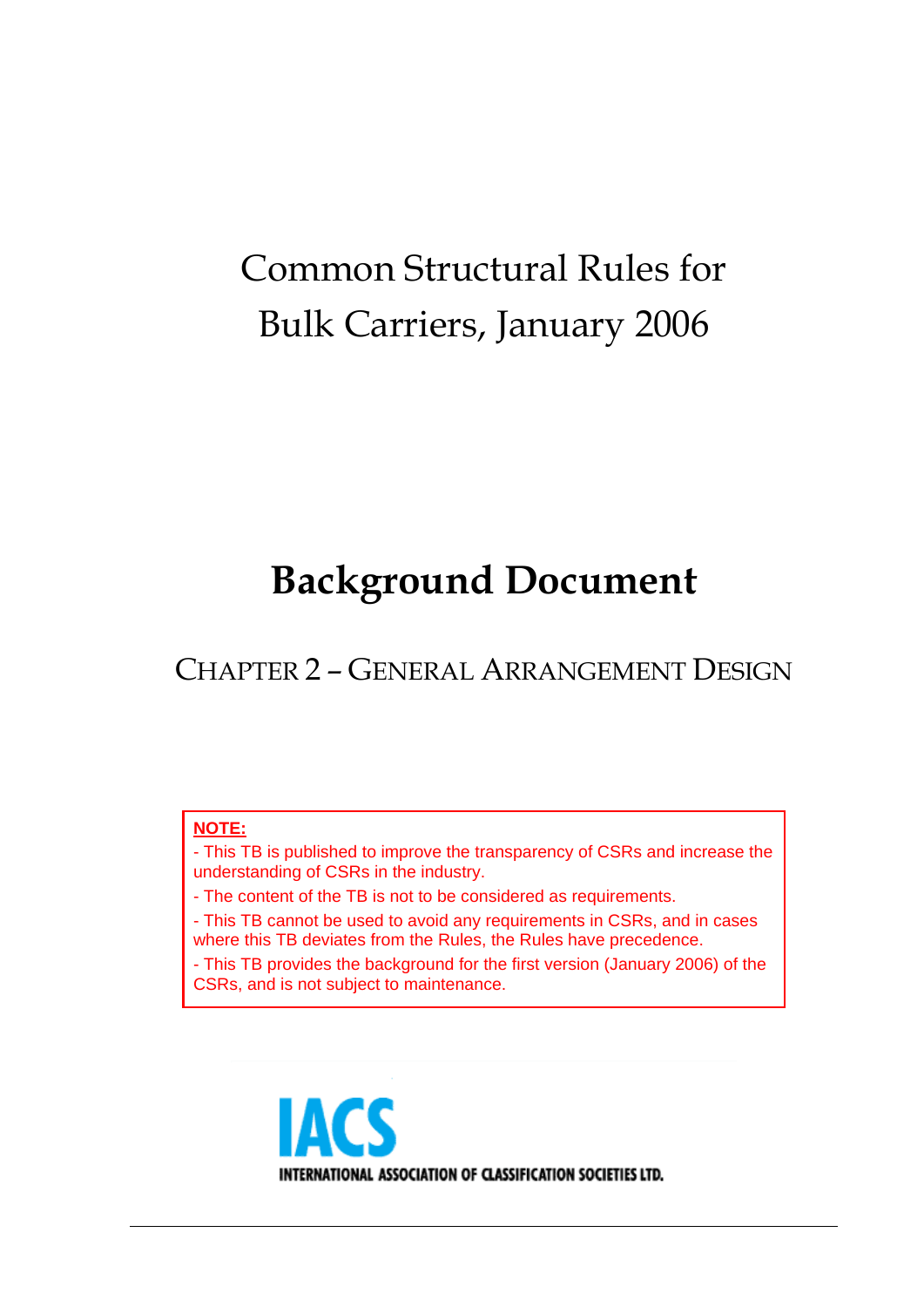#### **© IACS - the International Association of Classification Societies and the International Association of Classification Societies Limited**

All rights reserved.

Except as permitted under current English legislation no part of this work may be photocopied, stored in a retrieval system, published, performed in public, adapted, broadcast, transmitted, recorded or reproduced in any form or by means, without prior permission of the copyright owner.

Where IACS has granted written permission for any part of this publication to be quoted such quotation must include acknowledgement to IACS.

Enquiries should be addressed to the Permanent Secretary, International Association of Classification Societies Ltd, 36 Broadway London, SW1H 0BH Telephone: +44 (0)20 7976 0660 Fax: +44 (0)20 7808 1100 Email: PERMSEC@IACS.ORG.UK

#### **Terms and Conditions**

The International Association of Classification Societies (IACS), its Member Societies and IACS Ltd. and their directors, officers, members, employees and agents (on behalf of whom this notice is issued) shall be under no liability or responsibility in contract or negligence or otherwise howsoever to any person in respect of any information or advice expressly or impliedly given in this document, or in respect of any inaccuracy herein or omission herefrom or in respect of any act or omission which has caused or contributed to this document being issued with the information or advice it contains (if any).

Without derogating from the generality of the foregoing, neither the International Association of Classification Societies (IACS) nor IACS Ltd. nor its Member Societies nor their directors, officers, members, employees or agents shall be liable in contract or negligence or otherwise howsoever for any direct, indirect or consequential loss to any person caused by or arising from any information, advice, inaccuracy or omission given or contained herein or any act or omission causing or contributing to any such information, advice, inaccuracy or omission given or contained herein. Any dispute concerning the provision of material herein is subject to the exclusive jurisdiction of the English courts and will be governed by English Law.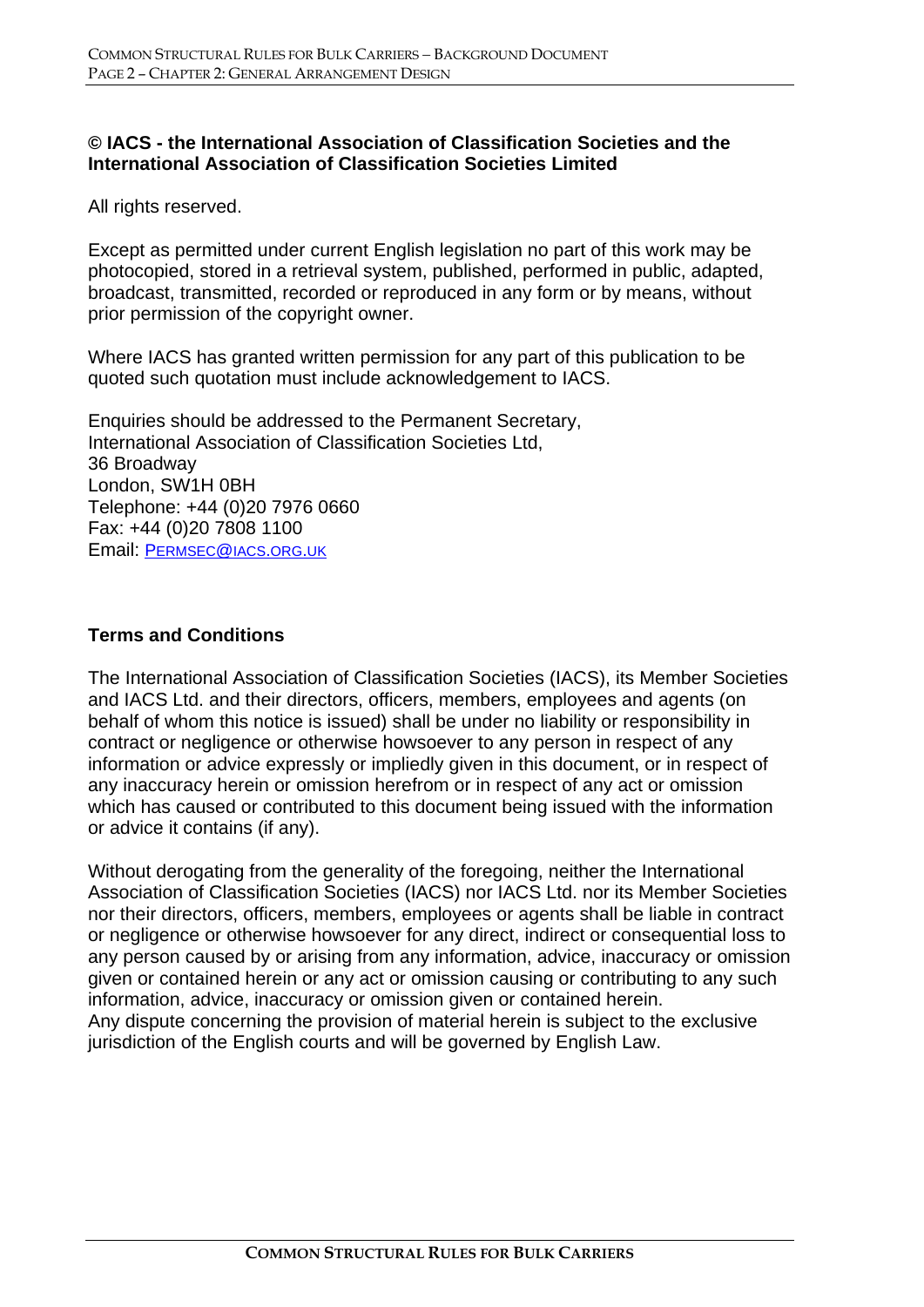# **TABLE OF CONTENTS:**

| 1. |            | NUMBER AND ARRANGEMENT OF TRANSVERSE WATERTIGHT BULKHEADS  5 |  |  |
|----|------------|--------------------------------------------------------------|--|--|
|    | 1.1        |                                                              |  |  |
| 2. |            |                                                              |  |  |
|    | 2.1        |                                                              |  |  |
| 3. |            |                                                              |  |  |
|    |            |                                                              |  |  |
| 4. |            |                                                              |  |  |
|    | 4.1        |                                                              |  |  |
| 5. |            |                                                              |  |  |
|    | 5.1        |                                                              |  |  |
| 6. |            |                                                              |  |  |
|    | 6.1        |                                                              |  |  |
|    | 6.2<br>6.3 |                                                              |  |  |
|    |            |                                                              |  |  |
| 1. |            |                                                              |  |  |
|    | 1.1        |                                                              |  |  |
|    | 1.2        |                                                              |  |  |
| 2. |            |                                                              |  |  |
|    | 2.1        |                                                              |  |  |
| 3. |            |                                                              |  |  |
|    | 3.1        |                                                              |  |  |
| 4. |            |                                                              |  |  |
|    | 4.1        |                                                              |  |  |
| 5. |            |                                                              |  |  |
|    | 5.1        |                                                              |  |  |
| 6. |            |                                                              |  |  |
|    | 6.1        |                                                              |  |  |
| 7. |            |                                                              |  |  |
|    | 7.1        |                                                              |  |  |
| 8. |            |                                                              |  |  |
|    | 8.1        |                                                              |  |  |
|    |            |                                                              |  |  |
| 1. |            |                                                              |  |  |
|    | 1.1        |                                                              |  |  |
|    |            |                                                              |  |  |
|    |            |                                                              |  |  |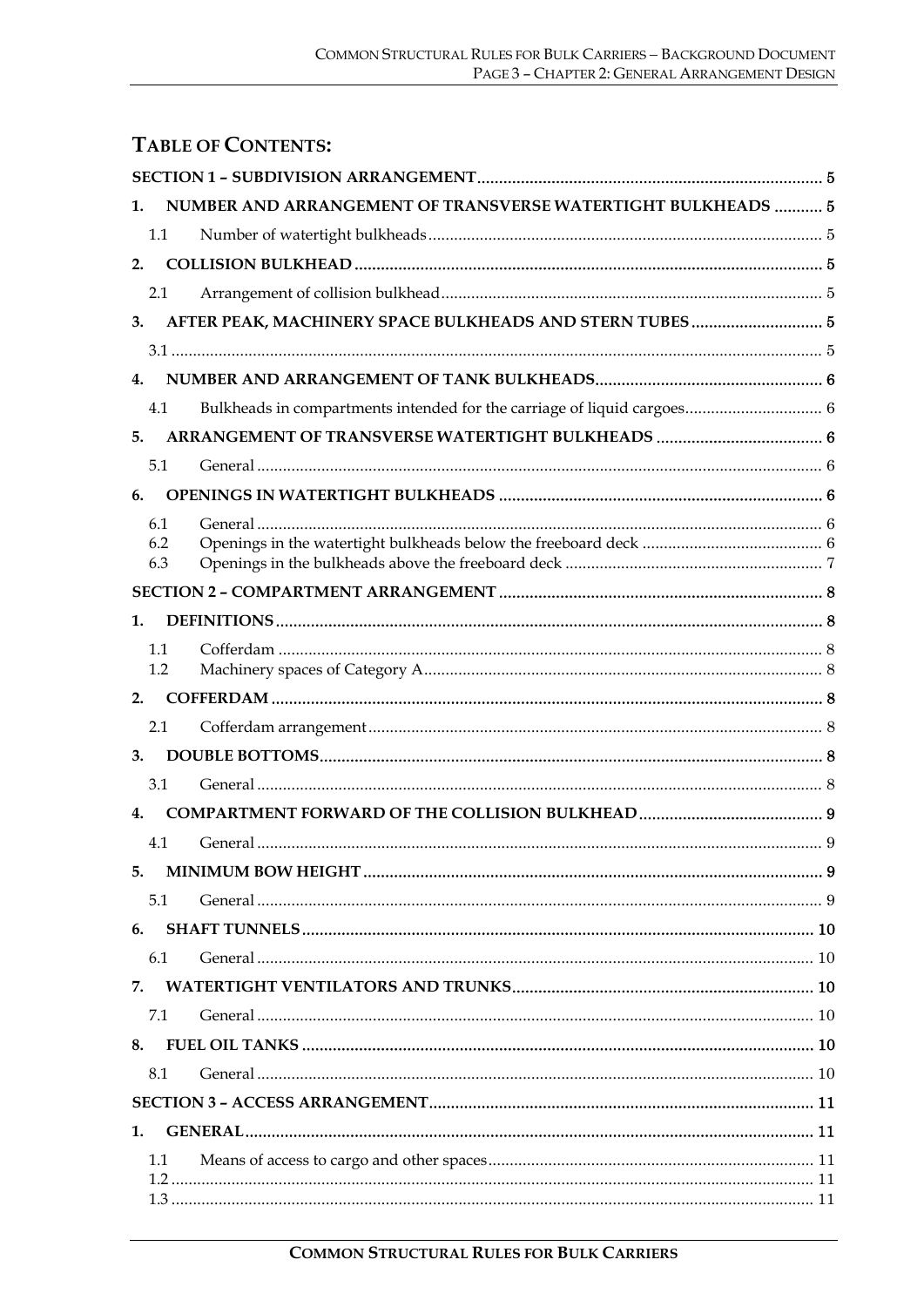| 2.                 |      |                                                                              |  |
|--------------------|------|------------------------------------------------------------------------------|--|
| 2.1                |      |                                                                              |  |
| 2.2                |      |                                                                              |  |
| 2.3                |      |                                                                              |  |
| 2.4                |      |                                                                              |  |
| 2.5                |      |                                                                              |  |
| 2.6                |      |                                                                              |  |
| 2.7                |      |                                                                              |  |
| 2.8                |      |                                                                              |  |
| 2.9                |      | Access to vertical structures of cargo holds in single side bulk carriers 14 |  |
|                    | 2.10 | Access to vertical structures of cargo holds in double side bulk carriers 14 |  |
|                    | 2.11 |                                                                              |  |
|                    | 2.12 |                                                                              |  |
|                    | 2.13 |                                                                              |  |
| 3.                 |      |                                                                              |  |
| 3.1                |      |                                                                              |  |
| $\boldsymbol{4}$ . |      |                                                                              |  |
| 4.1                |      |                                                                              |  |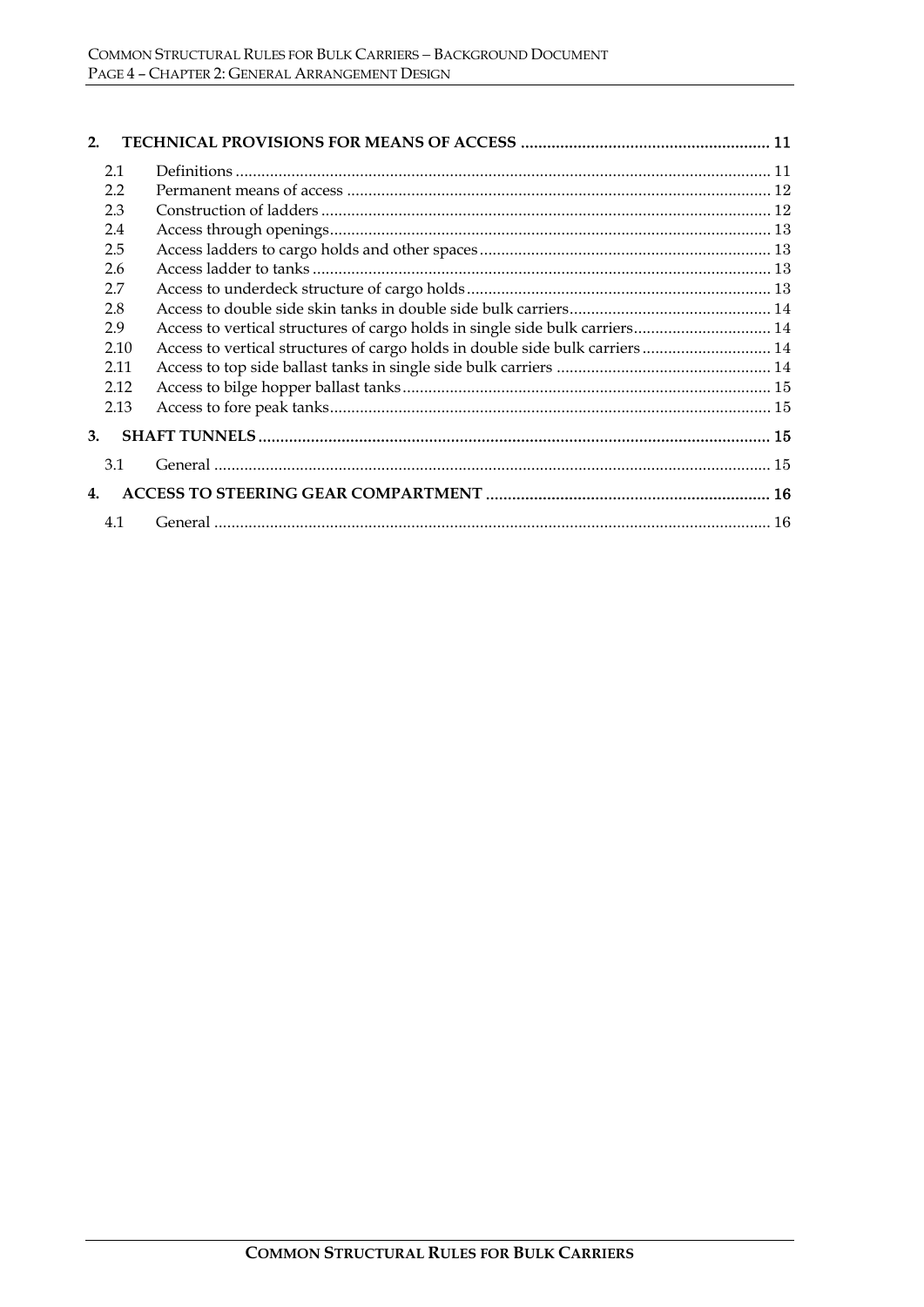# **SECTION 1 – SUBDIVISION ARRANGEMENT**

# **1. NUMBER AND ARRANGEMENT OF TRANSVERSE WATERTIGHT BULKHEADS**

#### **1.1 Number of watertight bulkheads**

#### **1.1.1 General**

1.1.1.a This regulation is based on 1.1.1, Sec. 1, Chapter 2, Part B, of the RINA Rules, and is related to Reg. II-1/11 of the SOLAS Convention.

#### **1.1.2 Additional bulkheads**

1.1.2.a This is a regulation based on 1.1.2, Sec. 1, Chapter 2, Part B of the RINA Rules.

# **2. COLLISION BULKHEAD**

#### **2.1 Arrangement of collision bulkhead**

#### **2.1.1**

2.1.1.a This regulation is according to 2.1.1, Sec. 1, Chapter 2, Part B of the RINA Rules, and is based on Reg. II-1/11.2 of the SOLAS Convention.

#### **2.1.2**

2.1.2.a This regulation is according to 2.1.2, Sec. 1, Chapter 2, Part B of the RINA Rules, and is based on Reg. II-1/11.3 of the SOLAS Convention.

#### **2.1.3**

2.1.3.a This regulation is according to 2.1.3, Sec. 1, Chapter 2, Part B of the RINA Rules, and is based on the first sentence in Reg. II-1/11.4 of the SOLAS Convention.

#### **3. AFTER PEAK, MACHINERY SPACE BULKHEADS AND STERN TUBES**

#### **3.1**

#### **3.1.1 General**

3.1.1.a This regulation is according to 3.1.1, Sec. 1, Chapter 2, Part B of the RINA Rules, and is based on Reg. II-1/11.8 of the SOLAS Convention, in principle. However, it complies with the requirements for passenger ships of Reg. 11-1/10.7 of the SOLAS Convention.

#### **3.1.2 Sterntubes**

3.1.2.a This regulation is according to 3.1.2, Sec. 1, Chapter 2, Part B of the RINA Rules, and is based on Reg. II-1/11.9 of the SOLAS Convention.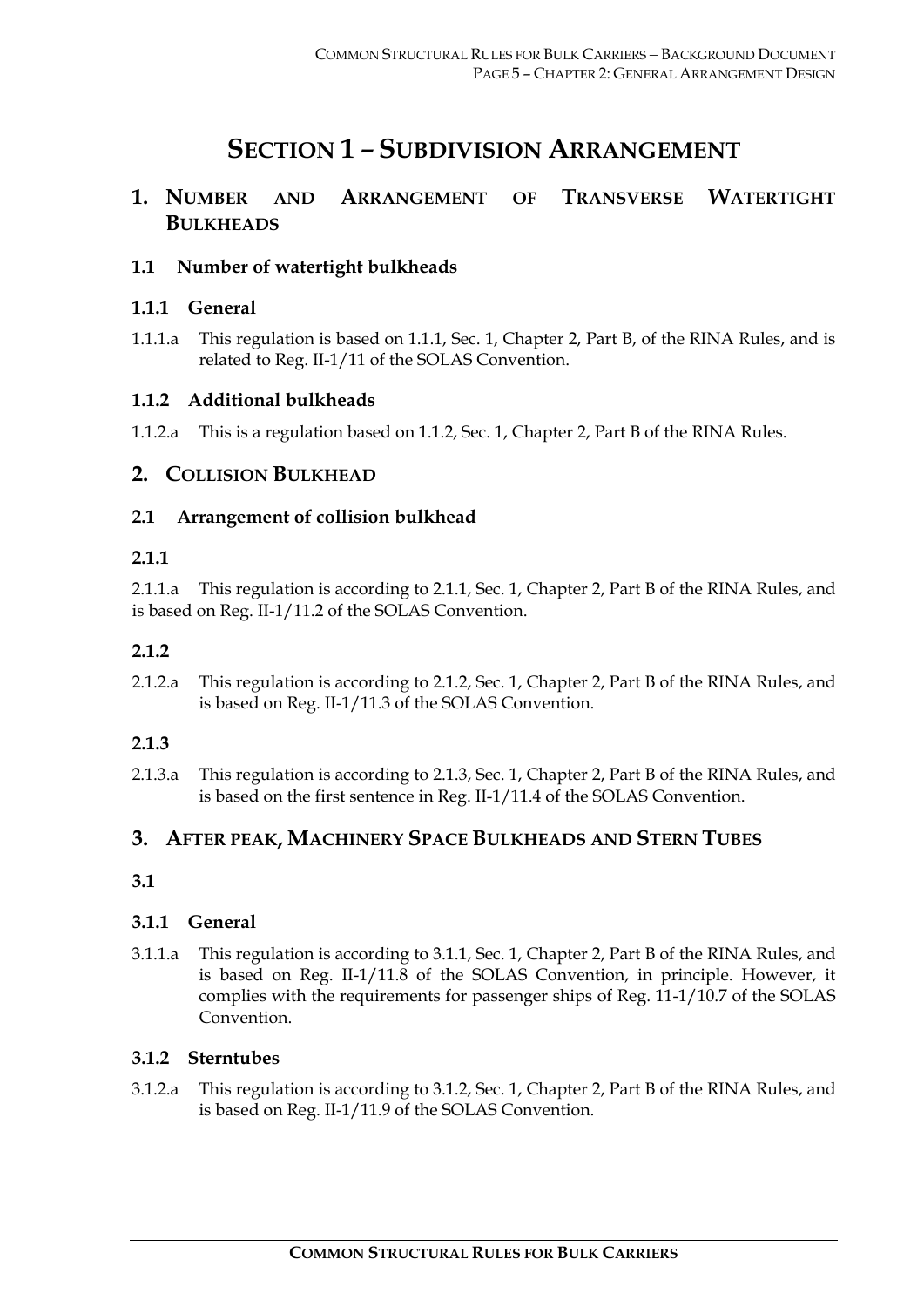# **4. NUMBER AND ARRANGEMENT OF TANK BULKHEADS**

#### **4.1 Bulkheads in compartments intended for the carriage of liquid cargoes**

#### **4.1.1**

4.1.1.a This regulation is based on 4.1.1, Sec. 1, Chapter 2, Part B of the RINA Rules.

#### **5. ARRANGEMENT OF TRANSVERSE WATERTIGHT BULKHEADS**

#### **5.1 General**

#### **5.1.1**

5.1.1.a This regulation is according to 5.1.2, Sec. 1, Chapter 2, Part B of the RINA Rules, and is based on Reg. II-1/14.2.1 of the SOLAS Convention.

#### **6. OPENINGS IN WATERTIGHT BULKHEADS**

#### **6.1 General**

#### **6.1.1**

6.1.1.a This regulation is according to 6.1.1, Sec. 1, Chapter 2, Part B of the RINA Rules, and is based on Reg. II-1/25.9.1 of the SOLAS Convention, and on the IMO Resolution A.684 (17).

#### **6.1.2**

6.1.2.a This regulation is according to 6.1.2, Sec. 1, Chapter 2, Part B of the RINA Rules, and complies with the requirements for passenger ships of Reg. II-1/15.3.1.1 of the SOLAS Convention.

#### **6.1.3**

6.1.3.a This regulation is according to 6.1.3, Sec. 1, Chapter 2, Part B of the RINA Rules, and complies with the requirement for passenger ships of Reg. II-1/15.2 of the SOLAS Convention.

#### **6.1.4**

6.1.4.a This regulation is according to 6.1.4, Sec. 1, Chapter 2, Part B of the RINA Rules, and complies with the requirement for passenger ships of Reg. II-1/15.2 of the SOLAS Convention.

#### **6.1.5**

6.1.5.a This regulation is based on 6.1.5, Sec. 1, Chapter 2, Part B of the RINA Rules and on IACS UR SC156.

#### **6.2 Openings in the watertight bulkheads below the freeboard deck**

# **6.2.1**

6.2.1.a This regulation is according to 6.2.1, Sec. 1, Chapter 2, Part B of the RINA Rules, and is based on Reg. II-1/25-9.2 of the SOLAS Convention.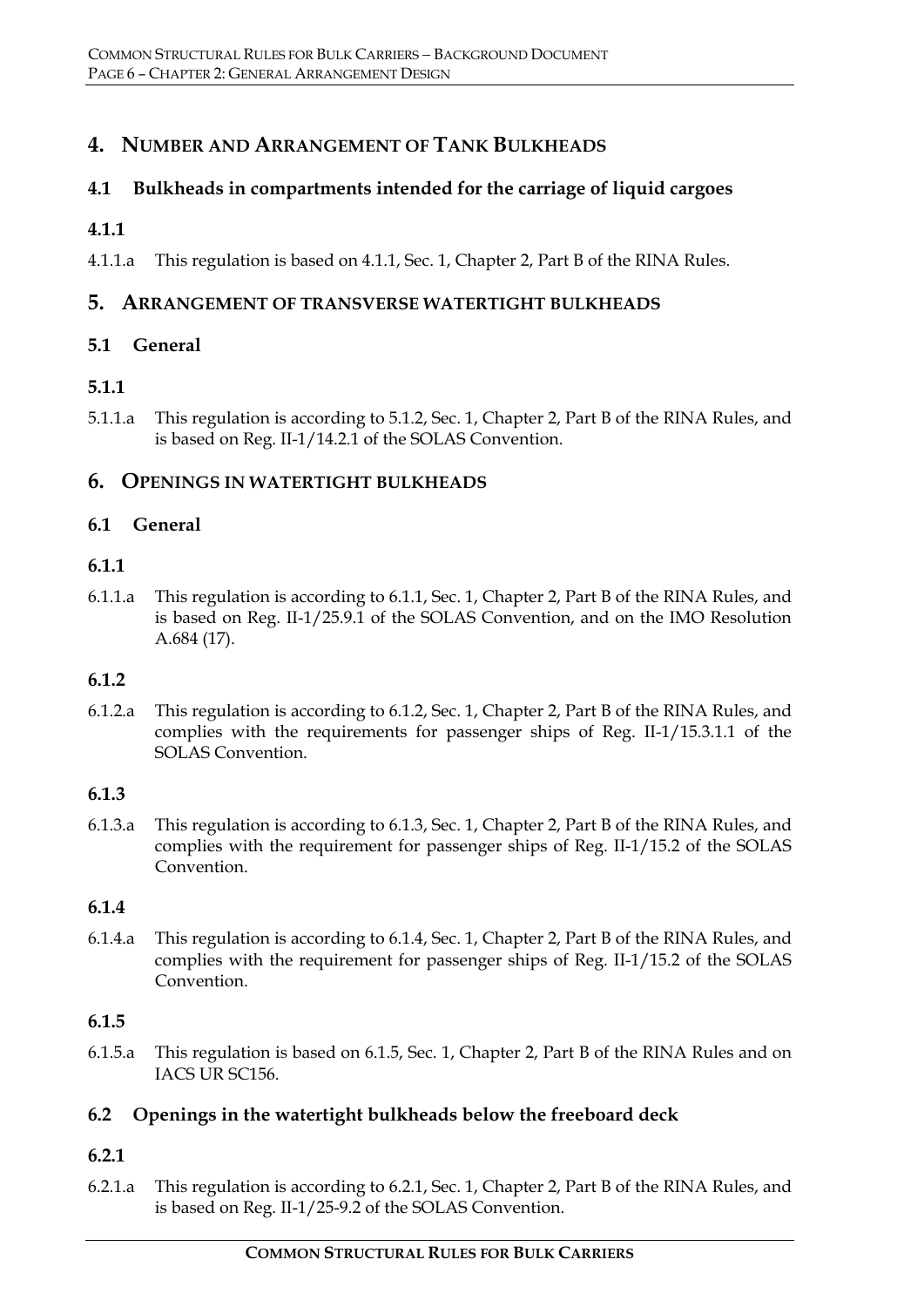#### **6.2.2**

6.2.2.a This regulation is according to 6.2.2, Sec. 1, Chapter 2, Part B of the RINA Rules, and is based on Reg. II-1/25-9.3 of the SOLAS Convention.

#### **6.2.3**

6.2.3.a This regulation is according to 6.2.3, Sec. 1, Chapter 2, Part B of the RINA Rules, and is based on Reg. II-1/25-9.4 of the SOLAS Convention.

#### **6.2.4**

6.2.4.a This regulation is according to 6.2.4, Sec. 1, Chapter 2, Part B of the RINA Rules, and is based on Reg. II-1/25- 9.5 of the SOLAS Convention.

#### **6.3 Openings in the bulkheads above the freeboard deck**

#### **6.3.1 General**

6.3.1.a This regulation is based on 6.3.1, Sec. 1, Chapter 2, Part B, of the RINA Rules, and is related to Reg. II-1/25-6.1.1 of the SOLAS Convention.

#### **6.3.2 Doors used while at sea**

6.3.2.a This regulation is according to 6.3.2, Sec. 1, Chapter 2, Part B of the RINA Rules, and is based on Reg. II-1/25-9.2 of the SOLAS Convention.

#### **6.3.3 Doors normally closed at sea**

6.3.3.a This regulation is according to 6.3.3, Sec. 1, Chapter 2, Part B of the RINA Rules, and is based on Reg. II-1/25-9.3 of the SOLAS Convention.

#### **6.3.4 Openings kept permanently closed at sea**

6.3.4.a This regulation is according to 6.3.4, Sec. 1, Chapter 2, Part B of the RINA Rules, and is based on Reg. II-1/25- 9.5 of the SOLAS Convention.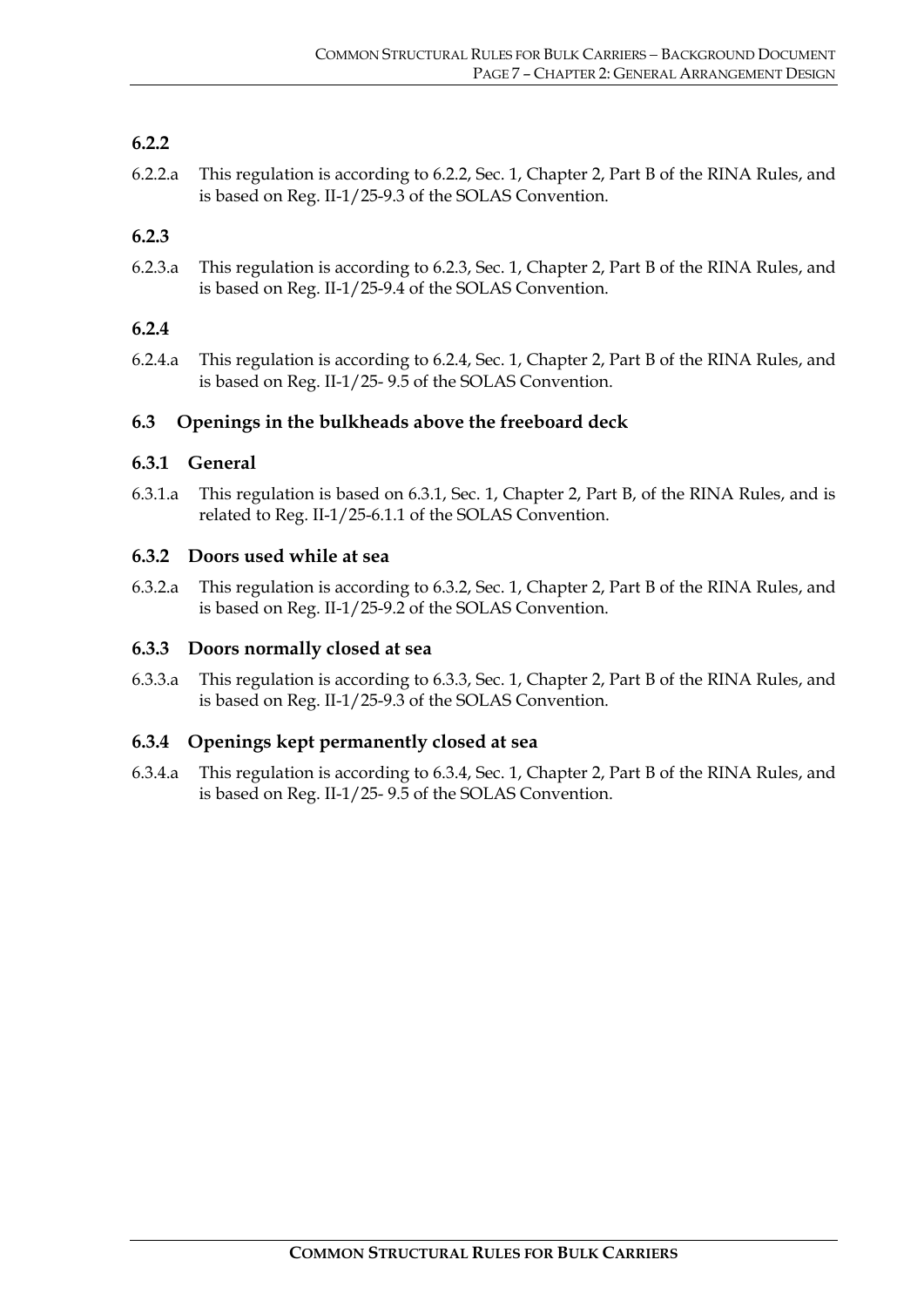# **SECTION 2 – COMPARTMENT ARRANGEMENT**

# **1. DEFINITIONS**

#### **1.1 Cofferdam**

#### **1.1.1**

1.1.1.a This regulation is based on the regulations of 2, Section 1, Chapter 2, Part A of the RINA Rules.

#### **1.2 Machinery spaces of Category A**

#### **1.2.1**

1.2.1.a This regulation is according to 1.2.1, Sec. 2, Chapter 2, Part B of the RINA Rules, and is based on Reg. II-1/3.31 of the SOLAS Convention.

# **2. COFFERDAM**

#### **2.1 Cofferdam arrangement**

2.1.1.a This regulation is based on 2.1.1, Sec. 2, Chapter 2, Part B of the RINA Rules.

#### **2.1.2**

2.1.2.a This regulation is based on 2.1.2, Section 2, Chapter 2, Part B of the RINA Rules.

#### **2.1.3**

2.1.3.a This regulation is based on the first sentence of 2.1.3, Section 2, Chapter 2, Part B of the RINA Rules.

#### **2.1.4**

2.1.4.a This regulation is based on 2.1.4, Section 2, Chapter 2, Part B of the RINA Rules.

# **3. DOUBLE BOTTOMS**

#### **3.1 General**

3.1.1.a This regulation is according to 3.1.1, Sec. 2, Chapter 2, Part B, of the RINA Rules, and is based on Reg. II-1/12-1.1 of the SOLAS Convention.

#### **3.1.2**

3.1.2.a This regulation is according to 3.1.2, Sec. 2, Chapter 2, Part B, of the RINA Rules, and is based on Reg. II-1/12-1.2 of the SOLAS Convention.

#### **3.1.3**

3.1.3.a This regulation is according to 3.1.3, Sec. 2, Chapter 2, Part B, of the RINA Rules, and is based on Reg. II-1/12-1.3 of the SOLAS Convention.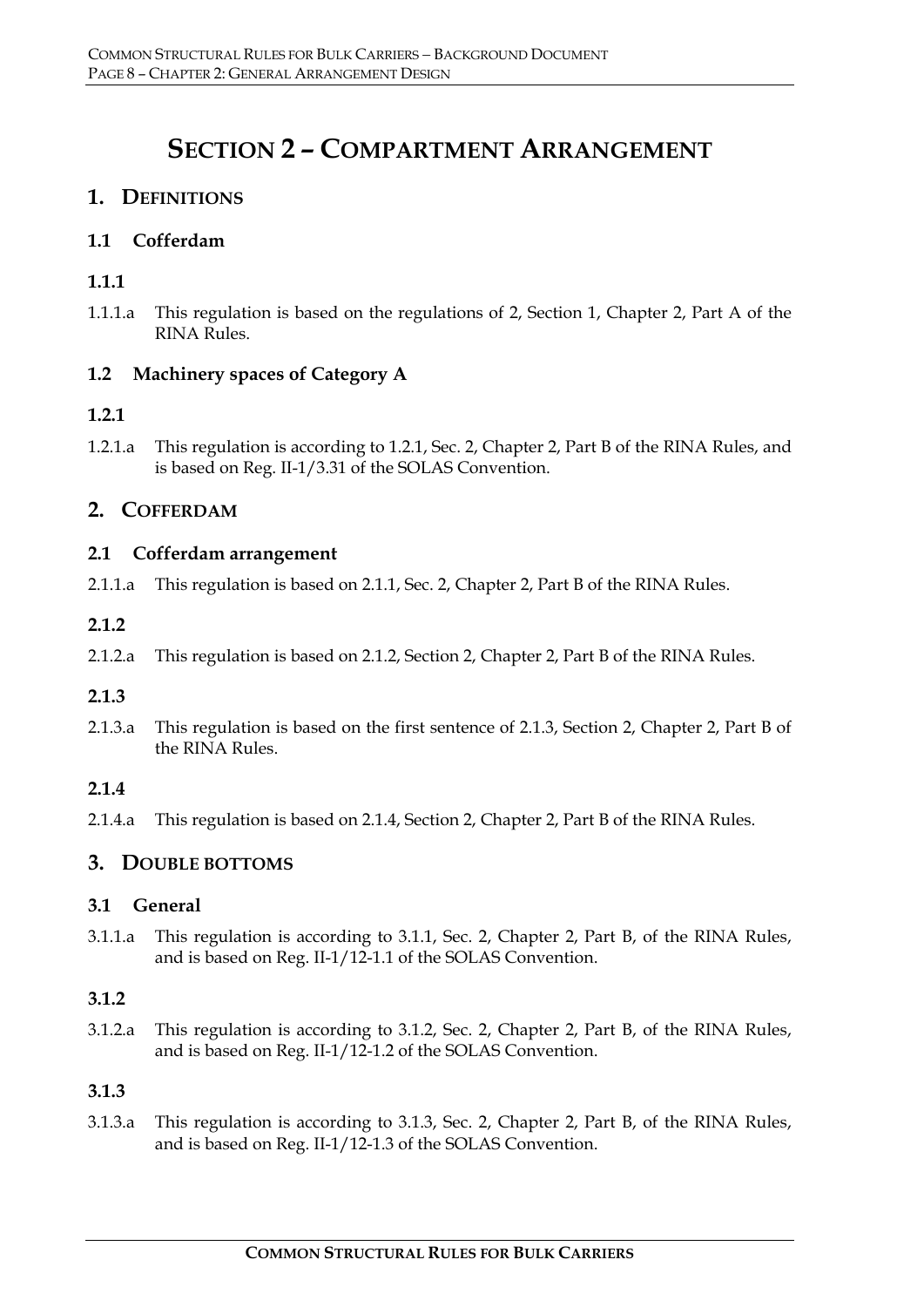#### **3.1.4**

3.1.4.a This regulation is according to 3.1.4, Sec. 2, Chapter 2, Part B, of the RINA Rules, and is based on Reg. II-1/12-1.4 of the SOLAS Convention.

#### **4. COMPARTMENT FORWARD OF THE COLLISION BULKHEAD**

#### **4.1 General**

#### **4.1.1**

4.1.1.a This regulation is according to 4.1.1, Sec. 2, Chapter 2, Part B, of the RINA Rules, and is based on Reg. II-2/4-2.2.3.1 of the SOLAS Convention.

#### **5. MINIMUM BOW HEIGHT**

#### **5.1 General**

#### **5.1.1**

5.1.1.a These regulations are according to Sec. 2, Chapter 2, Part B of the RINA Rules, and they are based on Reg. 39 (1), (2), (3), (4)(a) and (4)(b) of the International Convention on Load Lines (hereafter referred to as the "LL Convention").

#### **5.1.2**

5.1.2.a These regulations are according to Sec. 2, Chapter 2, Part B of the RINA Rules, and they are based on Reg. 39 (1), (2), (3), (4)(a) and (4)(b) of the International Convention on Load Lines (hereafter referred to as the "LL Convention").

#### **5.1.3**

5.1.3.a These regulations are according to Sec. 2, Chapter 2, Part B of the RINA Rules, and they are based on Reg. 39 (1), (2), (3), (4)(a) and (4)(b) of the International Convention on Load Lines (hereafter referred to as the "LL Convention").

#### **5.1.4**

5.1.4.a These regulations are according to Sec. 2, Chapter 2, Part B of the RINA Rules, and they are based on Reg. 39 (1), (2), (3), (4)(a) and (4)(b) of the International Convention on Load Lines (hereafter referred to as the "LL Convention").

#### **5.1.5**

5.1.5.a These regulations are according to Sec. 2, Chapter 2, Part B of the RINA Rules, and they are based on Reg. 39 (1), (2), (3), (4)(a) and (4)(b) of the International Convention on Load Lines (hereafter referred to as the "LL Convention").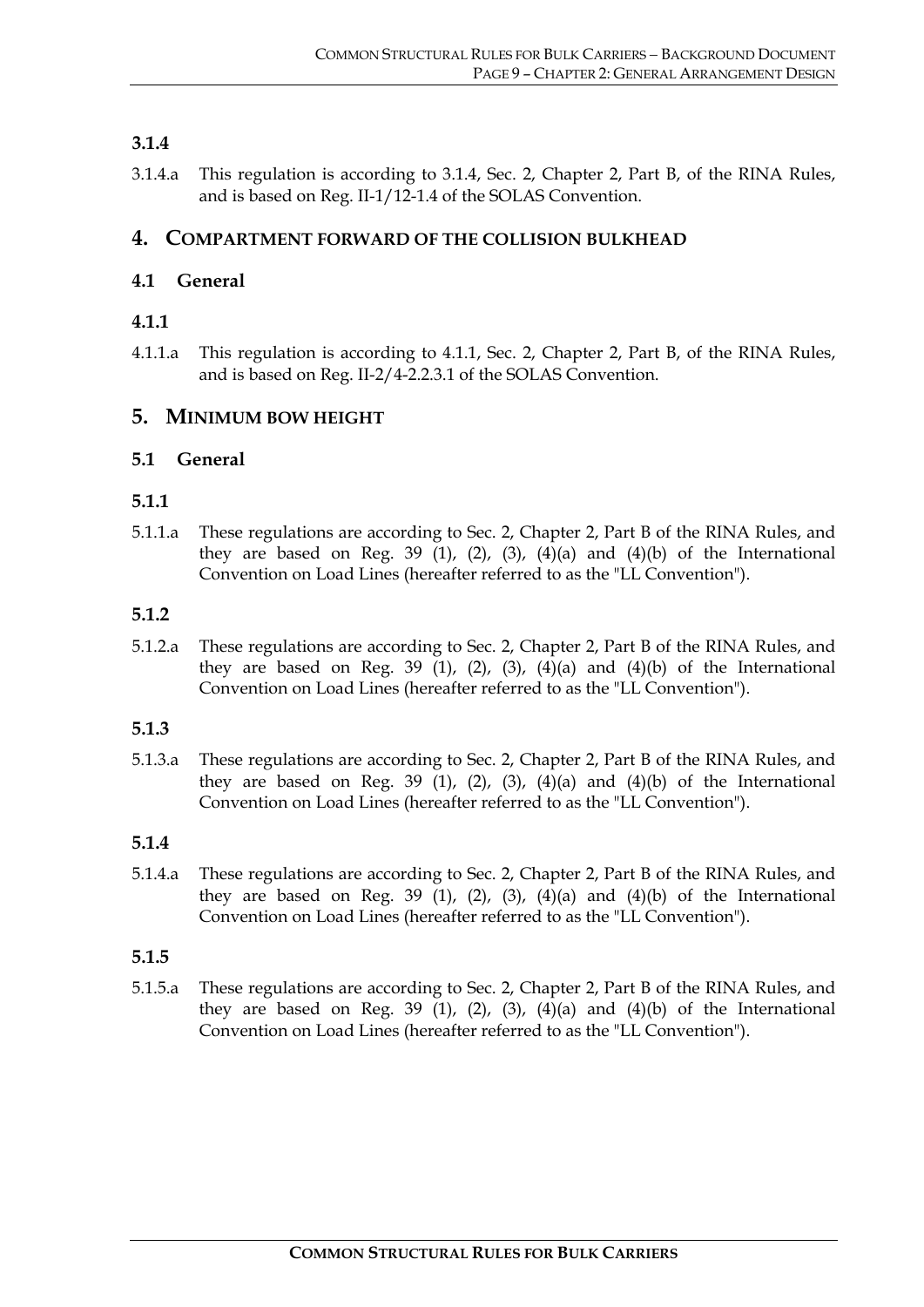# **6. SHAFT TUNNELS**

#### **6.1 General**

#### **6.1.1**

6.1.1.a This regulation is according to 6.1.1, Sec. 2, Chapter 2, Part B, of the RINA Rules, and complies with the regulation related to passenger ships in Reg. II-1/10-8 of the SOLAS Convention.

#### **7. WATERTIGHT VENTILATORS AND TRUNKS**

#### **7.1 General**

#### **7.1.1**

7.1.1.a This regulation is according to 7.1.1, Sec. 2, Chapter 2, Part B, of the RINA Rules, and is based on the regulation at the end of Reg. II-1/19-1 of the SOLAS Convention.

# **8. FUEL OIL TANKS**

#### **8.1 General**

#### **8.1.1**

8.1.1.a This regulation is in accordance with Reg. II-2/4.2.2 of the SOLAS Convention.

#### **8.1.2**

8.1.2.a This regulation is in accordance with Reg. II-2/4.2.2 of the SOLAS Convention.

#### **8.1.3**

- 8.1.3.a This regulation is in accordance with Reg. II-2/4.2.2 of the SOLAS Convention.
- **8.1.4**
- 8.1.4.a These regulations are according to 8.1.4, Sec. 2, Chapter 2, Part B of the RINA Rules.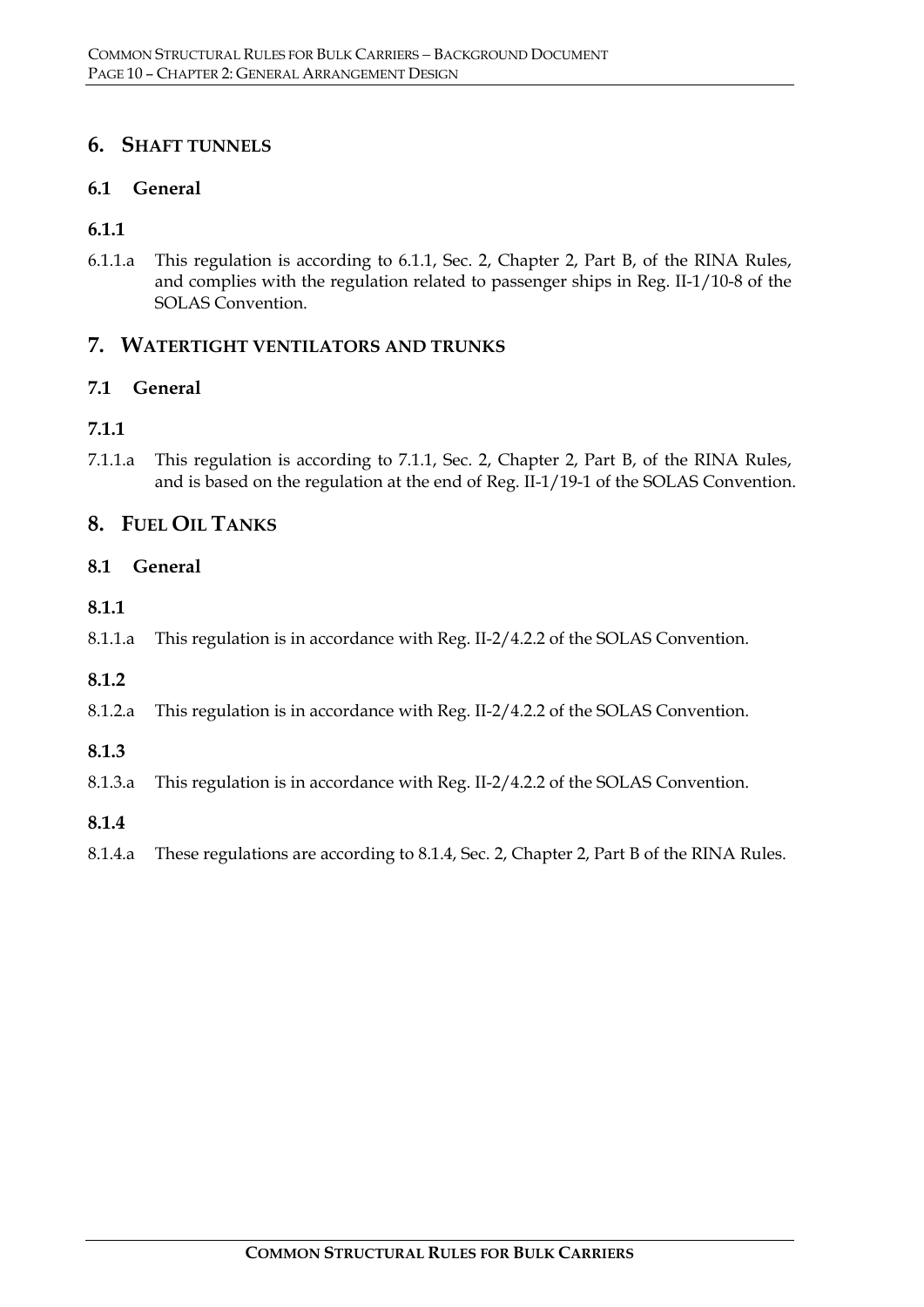# **SECTION 3 – ACCESS ARRANGEMENT**

|                    | 1. GENERAL                                                                                             |  |  |  |  |
|--------------------|--------------------------------------------------------------------------------------------------------|--|--|--|--|
| 1.1                | Means of access to cargo and other spaces                                                              |  |  |  |  |
| 1.1.1              |                                                                                                        |  |  |  |  |
| 1.1.1.a            | This regulation is in accordance with the SOLAS Convention.                                            |  |  |  |  |
| 1.1.2              |                                                                                                        |  |  |  |  |
| 1.1.2.a            | This regulation is in accordance with the SOLAS Convention                                             |  |  |  |  |
| 1.1.3              |                                                                                                        |  |  |  |  |
| 1.1.3.a            | This regulation is in accordance with the SOLAS Convention                                             |  |  |  |  |
| 1.2                |                                                                                                        |  |  |  |  |
| 1.2.1              |                                                                                                        |  |  |  |  |
| 1.2.1.a            | This regulation is in accordance with the SOLAS Convention and with the related<br>IACS UI.            |  |  |  |  |
| 1.2.2              |                                                                                                        |  |  |  |  |
| 1.2.2.a            | This regulation is in accordance with the SOLAS Convention                                             |  |  |  |  |
| 1.2.3              |                                                                                                        |  |  |  |  |
| 1.2.3.a            | This regulation is in accordance with the SOLAS Convention                                             |  |  |  |  |
| 1.3                |                                                                                                        |  |  |  |  |
| 1.3.1              |                                                                                                        |  |  |  |  |
| 1.3.1.a            | This regulation is in accordance with the SOLAS Convention and with the related<br>IACS UI.            |  |  |  |  |
| 1.3.2              |                                                                                                        |  |  |  |  |
| 1.3.2.a            | This regulation is in accordance with the SOLAS Convention and with the related<br>IACS UI.            |  |  |  |  |
| 2.                 | <b>TECHNICAL PROVISIONS FOR MEANS OF ACCESS</b>                                                        |  |  |  |  |
| Definitions<br>2.1 |                                                                                                        |  |  |  |  |
| 2.1.1              | Rung                                                                                                   |  |  |  |  |
| 2.1.1.a            | This regulation is in accordance with Reg. II-1/3-6 of the SOLAS Convention and<br>the IMO Resolution. |  |  |  |  |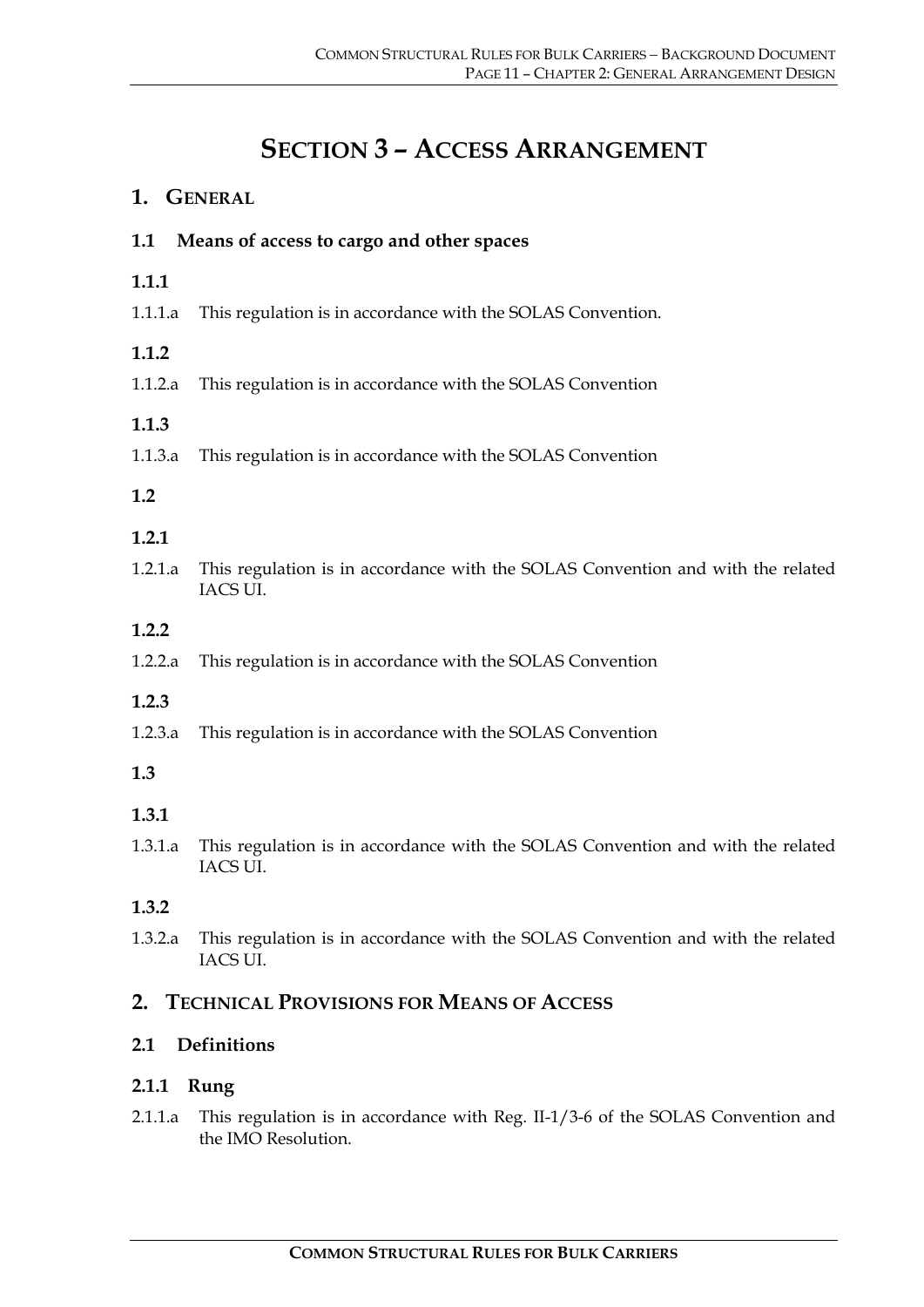#### **2.1.2 Tread**

2.1.2.a This regulation is in accordance with Reg. II-1/3-6 of the SOLAS Convention and the IMO Resolution.

#### **2.1.3 Flight of a ladder**

2.1.3.a This regulation is in accordance with Reg. II-1/3-6 of the SOLAS Convention and the IMO Resolution.

#### **2.1.4 Stringer**

2.1.4.a This regulation is in accordance with Reg. II-1/3-6 of the SOLAS Convention and the IMO Resolution.

#### **2.1.5 Vertical ladder**

2.1.5.a This regulation is in accordance with Reg. II-1/3-6 of the SOLAS Convention and the IMO Resolution.

#### **2.1.6 Overhead obstructions**

2.1.6.a This regulation is in accordance with Reg. II-1/3-6 of the SOLAS Convention and the IMO Resolution.

#### **2.1.7 Distance below deck head**

2.1.7.a This regulation is in accordance with Reg. II-1/3-6 of the SOLAS Convention and the IMO Resolution.

#### **2.1.8 Cross deck**

2.1.8.a This regulation is in accordance with Reg. II-1/3-6 of the SOLAS Convention and the IMO Resolution.

#### **2.2 Permanent means of access**

#### **2.2.1**

2.2.1.a This regulation is in accordance with the IMO Resolution MSC.158 (78).

#### **2.2.2**

2.2.2.a This regulation is in accordance with the IMO Resolution MSC.158 (78) and with the related IACS UI.

#### **2.2.3**

2.2.3.a This regulation is in accordance with the IMO Resolution MSC.158 (78).

#### **2.3 Construction of ladders**

#### **2.3.1 General**

2.3.1.a This regulation is in accordance with the IMO Resolution MSC.158 (78).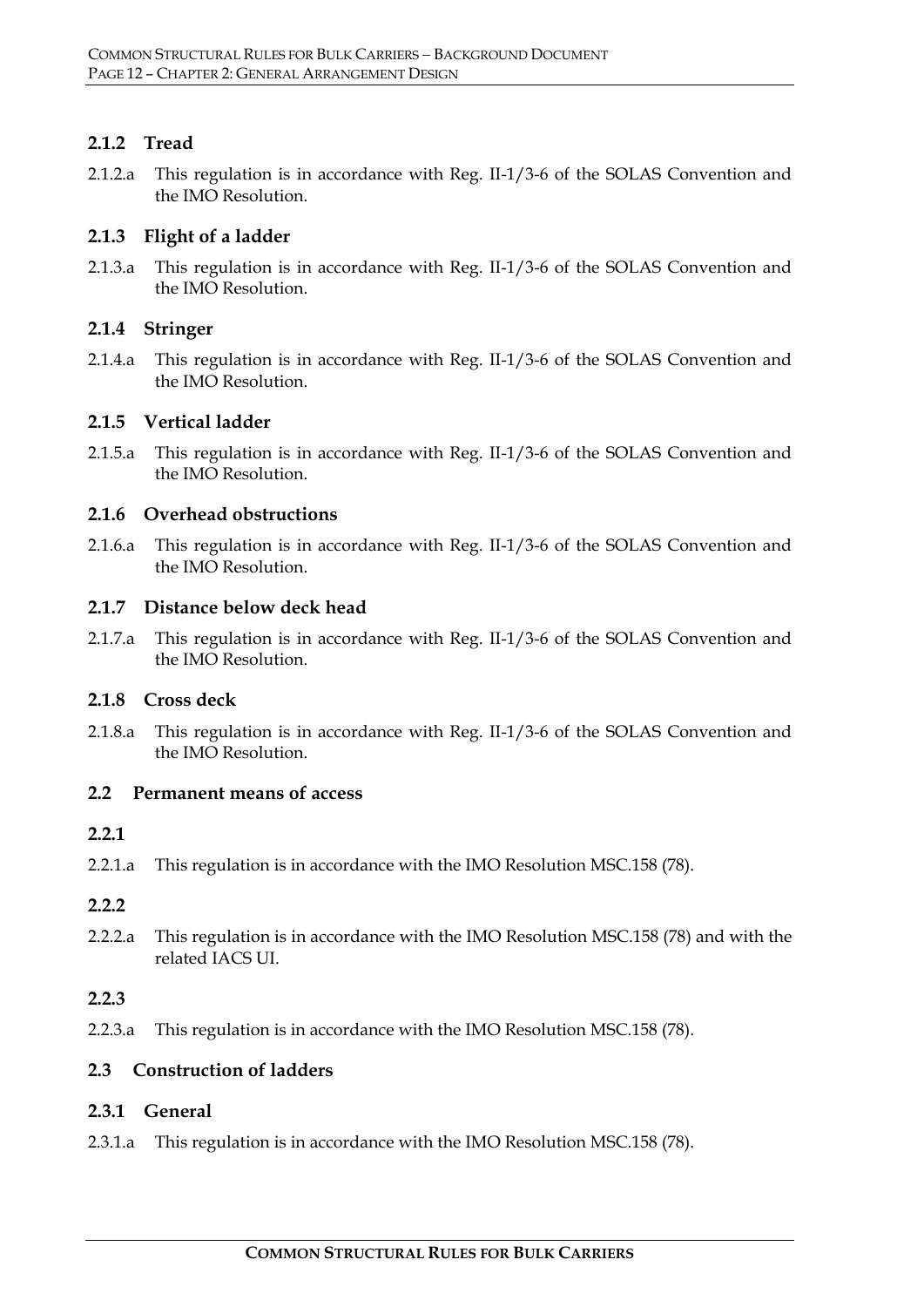#### **2.3.2 Inclined ladders**

2.3.2.a This regulation is in accordance with the IMO Resolution MSC.158 (78).

#### **2.3.3 Vertical or spiral ladders**

2.3.3.a This regulation is in accordance with the IMO Resolution MSC.158 (78).

#### **2.4 Access through openings**

- **2.4.1 Access through horizontal opening, hatches or manholes**
- 2.4.1.a This regulation is in accordance with the IMO Resolution MSC.158 (78).

#### **2.4.2 Access through vertical openings, or manholes**

2.4.2.a This regulation is in accordance with the IMO Resolution MSC.158 (78).

#### **2.5 Access ladders to cargo holds and other spaces**

#### **2.5.1 General**

2.5.1.a This regulation is in accordance with the IMO Resolution MSC.158 (78).

#### **2.5.2**

2.5.2.a This regulation is in accordance with the IMO Resolution MSC.158 (78).

#### **2.5.3**

2.5.3.a This regulation is in accordance with the IMO Resolution MSC.158 (78).

#### **2.5.4**

- 2.5.4.a This regulation is in accordance with the IMO Resolution MSC.158 (78).
- **2.5.5**
- 2.5.5.a This regulation is in accordance with the IMO Resolution MSC.158 (78).
- **2.5.6**
- 2.5.6.a This regulation is in accordance with the IMO Resolution MSC.158 (78).

#### **2.5.7**

2.5.7.a This regulation is in accordance with the IMO Resolution MSC.158 (78).

#### **2.6 Access ladder to tanks**

#### **2.6.1**

2.6.1.a This regulation is in accordance with the IMO Resolution MSC.158 (78).

#### **2.7 Access to underdeck structure of cargo holds**

- **2.7.1**
- 2.7.1.a This regulation is in accordance with the IMO Resolution MSC.158 (78).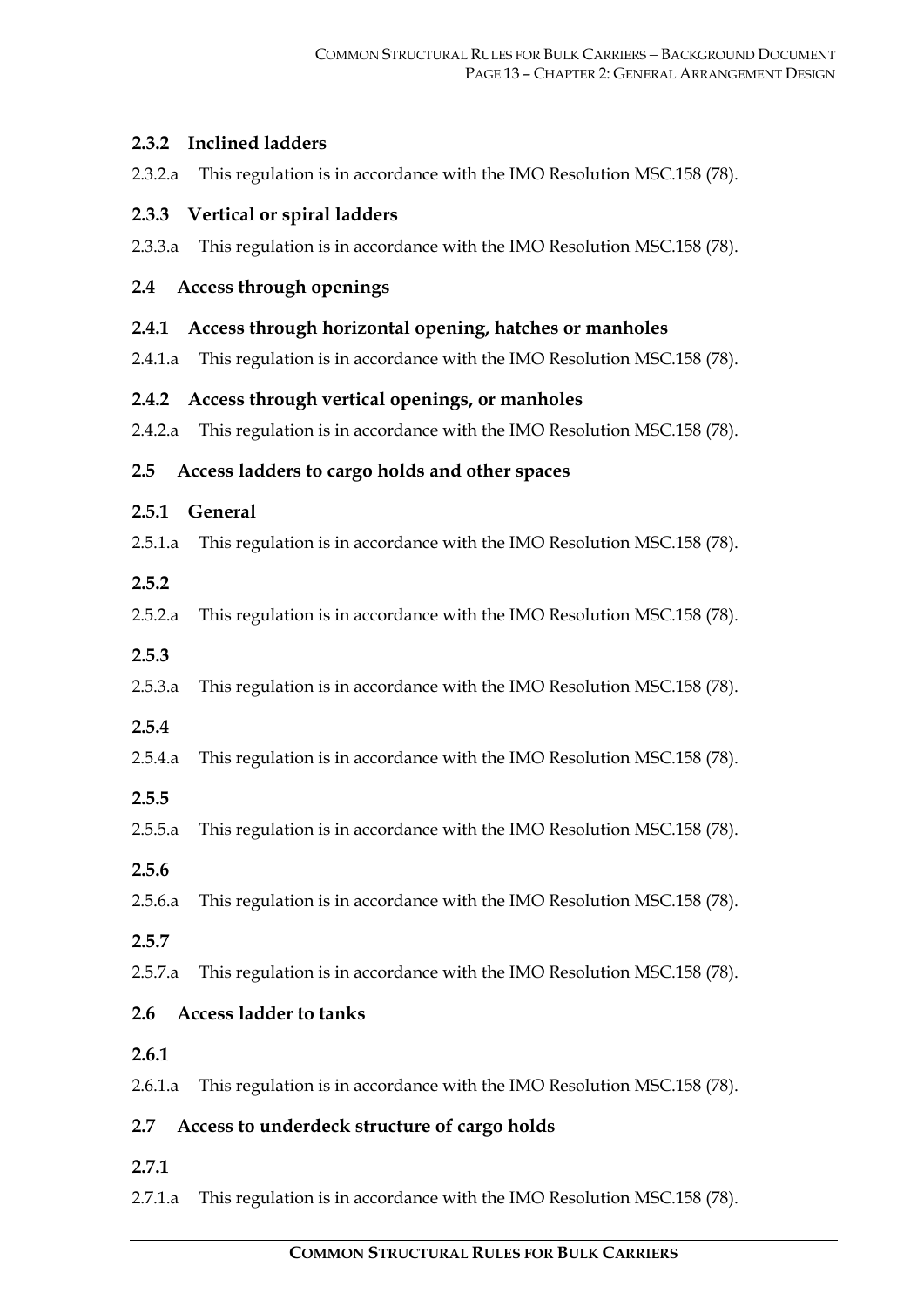| 2.7.2   |                                                                                                    |
|---------|----------------------------------------------------------------------------------------------------|
| 2.7.2.a | This regulation is in accordance with the IMO Resolution MSC.158 (78).                             |
| 2.7.3   |                                                                                                    |
| 2.7.3.a | This regulation is in accordance with the IMO Resolution MSC.158 (78).                             |
| 2.7.4   |                                                                                                    |
| 2.7.4.a | This regulation is in accordance with the IMO Resolution MSC.158 (78) and with<br>related IACS UI. |
| 2.7.5   |                                                                                                    |
| 2.7.5.a | This regulation is in accordance with the IMO Resolution MSC.158 (78).                             |
| 2.8     | Access to double side skin tanks in double side bulk carriers                                      |
| 2.8.1   |                                                                                                    |
| 2.8.1.a | This regulation is in accordance with the IMO Resolution MSC.158 (78).                             |
| 2.9     | Access to vertical structures of cargo holds in single side bulk carriers                          |
| 2.9.1   |                                                                                                    |
| 2.9.1.a | This regulation is in accordance with the IMO Resolution MSC.158 (78).                             |
| 2.9.2   |                                                                                                    |
| 2.9.2.a | This regulation is in accordance with the IMO Resolution MSC.158 (78).                             |
| 2.9.3   |                                                                                                    |
| 2.9.3.a | This regulation is in accordance with the IMO Resolution MSC.158 (78).                             |
| 2.9.4   |                                                                                                    |
| 2.9.4.a | This regulation is in accordance with the IMO Resolution MSC.158 (78).                             |
| 2.9.5   |                                                                                                    |
| 2.9.5.a | This regulation is in accordance with the IMO Resolution MSC.158 (78).                             |
|         | 2.10 Access to vertical structures of cargo holds in double side bulk carriers                     |
| 2.10.1  |                                                                                                    |
|         | 2.10.1.a This regulation is in accordance with the IMO Resolution MSC.158 (78).                    |
|         | 2.11 Access to top side ballast tanks in single side bulk carriers                                 |
| 2.11.1  |                                                                                                    |
|         | 2.11.1.a This regulation is in accordance with the IMO Resolution MSC.158 (78).                    |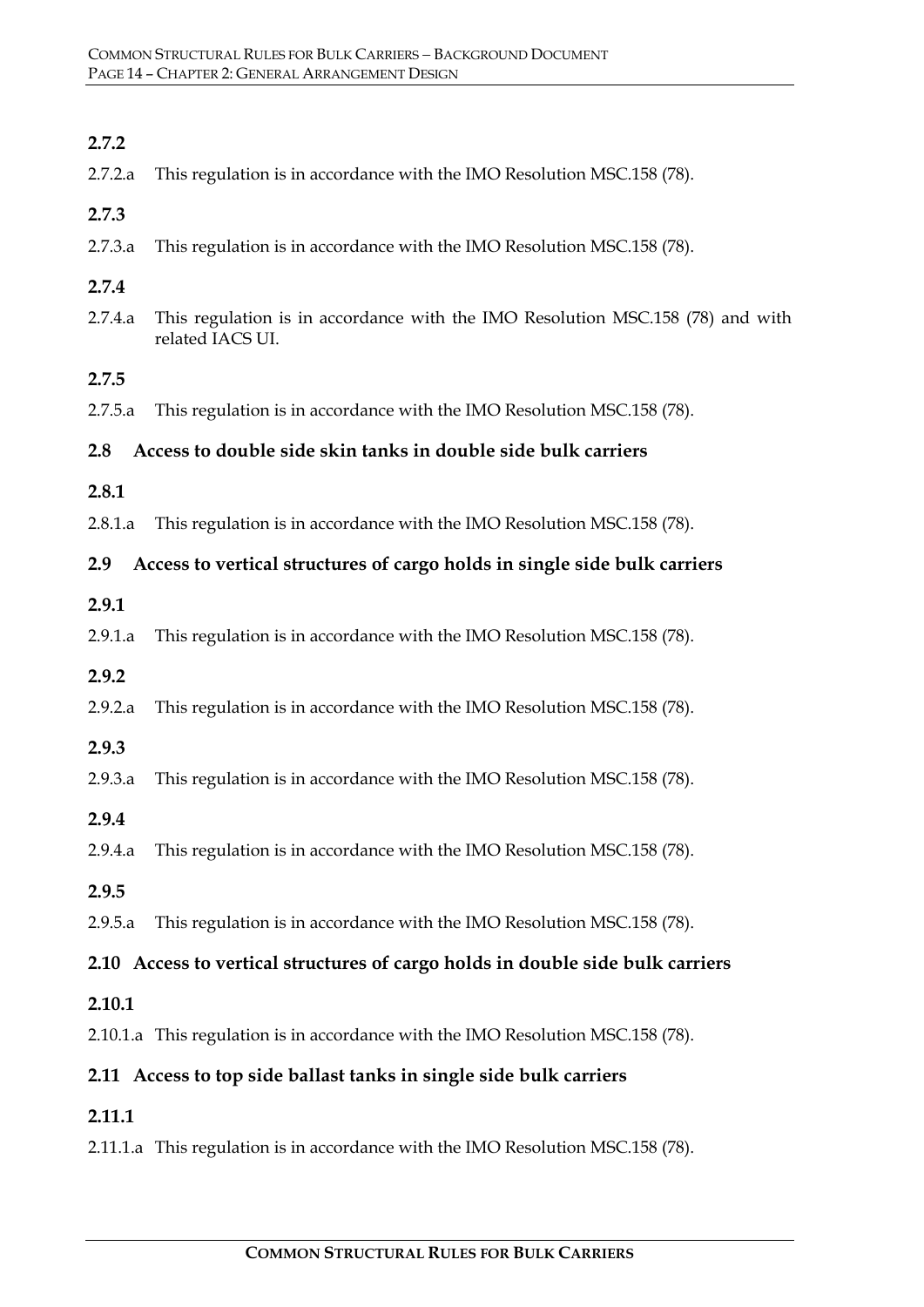# **2.11.2**

2.11.2.a This regulation is in accordance with the IMO Resolution MSC.158 (78).

#### **2.11.3**

2.11.3.a This regulation is in accordance with the IMO Resolution MSC.158 (78).

# **2.11.4**

2.11.4.a This regulation is in accordance with the IMO Resolution MSC.158 (78).

#### **2.12 Access to bilge hopper ballast tanks**

#### **2.12.1**

2.12.1.a This regulation is in accordance with the IMO Resolution MSC.158 (78) and with related IACS UI.

# **2.12.2**

2.12.2.a This regulation is in accordance with the IMO Resolution MSC.158 (78).

# **2.12.3**

2.12.3.a This regulation is in accordance with the IMO Resolution MSC.158 (78).

# **2.13 Access to fore peak tanks**

#### **2.13.1**

2.13.1.a This regulation is in accordance with the IMO Resolution MSC.158 (78).

#### **2.13.2**

2.13.2.a This regulation is in accordance with the IMO Resolution MSC.158 (78).

#### **2.13.3**

2.13.3.a This regulation is in accordance with the IMO Resolution MSC.158 (78).

# **3. SHAFT TUNNELS**

#### **3.1 General**

#### **3.1.1**

- 3.1.1.a This regulation is based on 4.1.1, Section 3, Chapter 2, Part B of the BV rules.
- **3.1.2**
- 3.1.2.a This regulation is according to 4.1.2, Sec. 3, Chapter 2, Part B of the BV Rules, and they are related to Reg. II-2/13.4.3 of the SOLAS Convention.